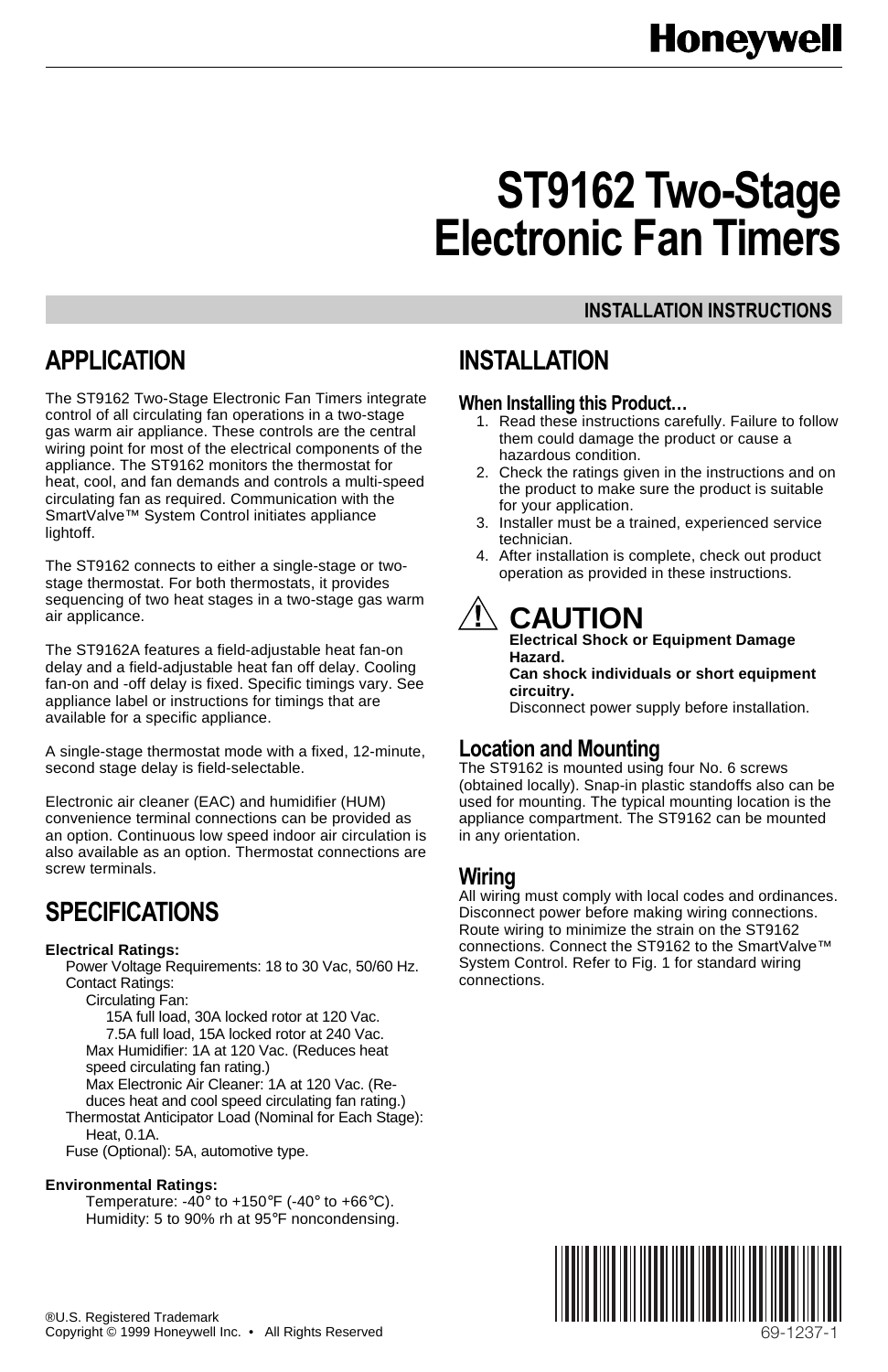#### ST9162 TWO-STAGE ELECTRONIC FAN TIMER



**Fig. 1. Typical ST9162 wiring connections with SV9440, SV9540 or SV9640 SmartValve™ System Control.**

#### **Setting and Adjusting Heat Fan DIP Switches**

Set the heat fan off delay DIP switches as shown in Fig. 2, and set the heat fan on delay DIP switches as shown in Fig. 3. Set the two-stage thermostat mode as shown in Fig. 4.

The on-delay time starts at the end of the trial for ignition period in direct ignition applications, or after the flame stabilization period in intermittent pilot applications. The off-delay time starts when the main burner shuts off at the end of a thermostat call for heat.

NOTE: Times available for selection vary by model. See appliance label or instructions for the appropriate settings for a particular application. Timings are for 60 Hz applications; however, in 50 Hz applications, timings increase by 20 percent .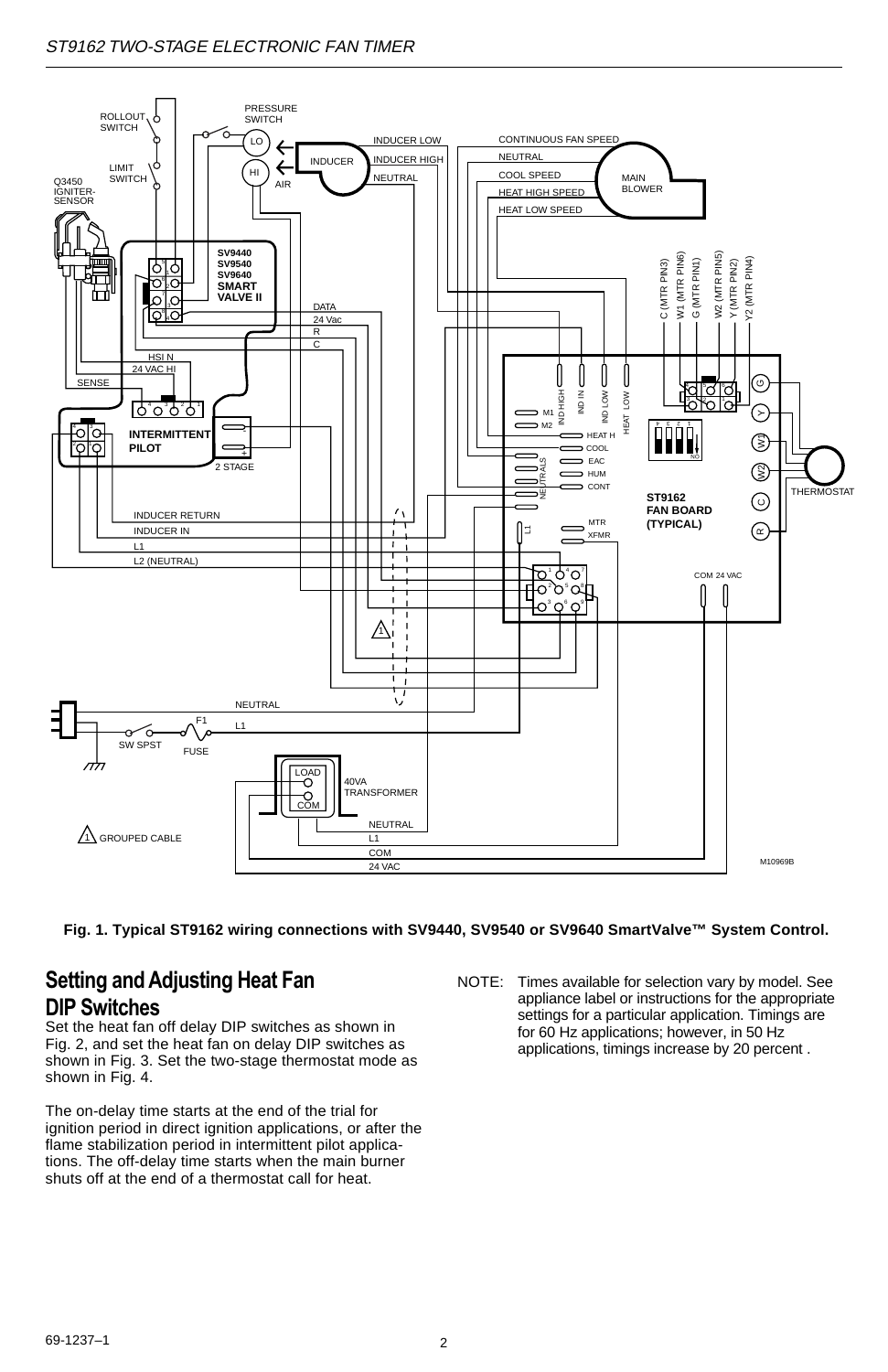

**Fig. 2. Setting heat fan off delay DIP switches.**

# **CHECKOUT**

To verify system operation, operate the system through at least one complete heating cycle and cooling cycle. Troubleshoot by checking for appropriate voltages at the ST9162 terminals that control the circulating fan.



**Fig. 3. Setting heat fan on delay DIP switches.**



M16471 TWO-STAGE THERMOSTAT MODE SELECTED

**Fig. 4. Selecting two-stage thermostat mode.**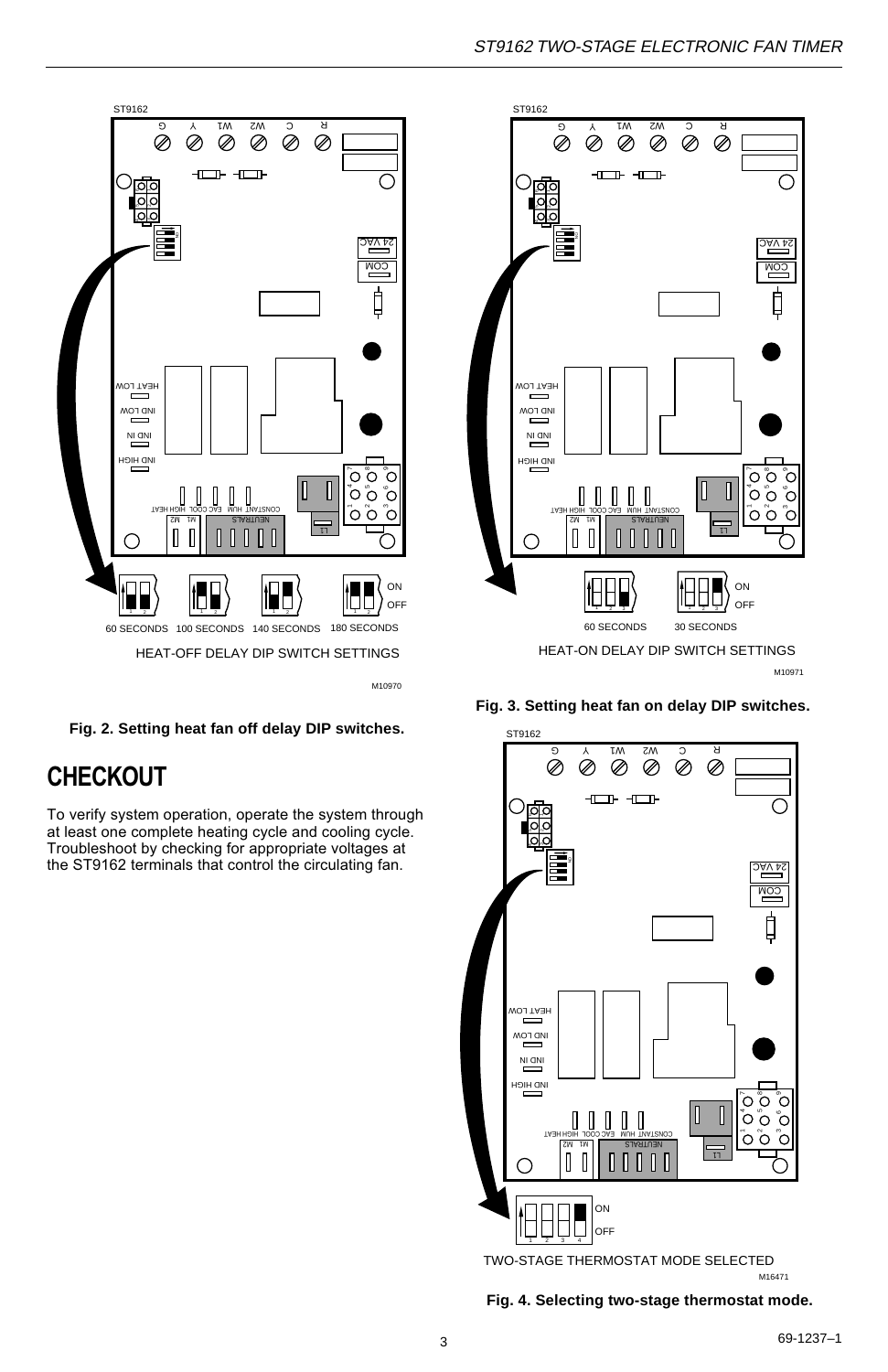| Action                                                                                              | <b>System Response</b>                                                                                                                                                                                                                                                                                                                                                                                                                                                                                                                                                                                                                                                                                               |
|-----------------------------------------------------------------------------------------------------|----------------------------------------------------------------------------------------------------------------------------------------------------------------------------------------------------------------------------------------------------------------------------------------------------------------------------------------------------------------------------------------------------------------------------------------------------------------------------------------------------------------------------------------------------------------------------------------------------------------------------------------------------------------------------------------------------------------------|
| Thermostat calls for heat.                                                                          | . Request for heat is sent to the SmartValve™ System Control.<br>• Main burner lights.<br>• Request for heat speed fan is received from SmartValve System<br>Control.<br>• Heat speed indoor blower motor and humidifier are energized<br>(after heat fan on delay). If this is a call for low heat (a W1 call for<br>heat), the blower motor and humidifier are energized on low; if<br>this is a call for high heat (a W2 call for heat), the blower motor<br>and humidier are energized on high. If this is a call for heat (a W1<br>call) with single-stage thermostat mode selected, the indoor<br>blower motor is energized on low, but switches to high after 12<br>minutes of a continuous W1 call for heat. |
| Thermostat ends call for heat.                                                                      | • Request for heat to the SmartValve System Control stops.<br>• Indoor blower motor is de-energized (after heat fan off delay).                                                                                                                                                                                                                                                                                                                                                                                                                                                                                                                                                                                      |
| Thermostat calls for cool.                                                                          | Indoor blower motor is energized at cool speed (after cool fan on<br>delay).                                                                                                                                                                                                                                                                                                                                                                                                                                                                                                                                                                                                                                         |
| Thermostat ends call for cool.                                                                      | Indoor blower motor is de-energized (after cool fan-off delay).                                                                                                                                                                                                                                                                                                                                                                                                                                                                                                                                                                                                                                                      |
| Thermostat calls for manual fan.                                                                    | Indoor blower motor is immediately energized at heat speed.                                                                                                                                                                                                                                                                                                                                                                                                                                                                                                                                                                                                                                                          |
| Thermostat ends call for manual fan                                                                 | Indoor blower motor is immediately de-energized.                                                                                                                                                                                                                                                                                                                                                                                                                                                                                                                                                                                                                                                                     |
| Thermostat calls for heat with manual fan<br>call already present.                                  | Normal heating cycle starts.<br>Indoor blower motor turns off for heat fan-on delay, then energizes<br>at heat speed.                                                                                                                                                                                                                                                                                                                                                                                                                                                                                                                                                                                                |
| Thermostat ends call for heat with manual<br>fan call remaining.                                    | Normal heating cycle stops.<br>Indoor blower motor (heat speed) remains energized as long as<br>there is a request for manual fan.                                                                                                                                                                                                                                                                                                                                                                                                                                                                                                                                                                                   |
| Thermostat calls for cool with manual fan<br>call already present.                                  | Cooling contactor energized.<br>Indoor blower motor switches to cool speed (after cool fan-on<br>$delay)$ . $a$                                                                                                                                                                                                                                                                                                                                                                                                                                                                                                                                                                                                      |
| Thermostat ends call for cool with manual<br>fan call remaining.                                    | Cooling contactor de-energized.<br>Indoor blower motor switches to heat speed (after cool fan-off<br>$delay)$ . $a$                                                                                                                                                                                                                                                                                                                                                                                                                                                                                                                                                                                                  |
| Electronic air cleaner is connected.<br>(Optional connection to 120 Vac<br>electronic air cleaner.) | Electronic air cleaner is energized when the heat or cool speed of<br>the circulating fan is energized.                                                                                                                                                                                                                                                                                                                                                                                                                                                                                                                                                                                                              |
| Humidity control is connected. (Optional<br>connection to 120 Vac humidifier.)                      | Humidifier is energized when the indoor blower motor is energized<br>at heat speed.                                                                                                                                                                                                                                                                                                                                                                                                                                                                                                                                                                                                                                  |

#### **Table 2. ST9162 Operating Sequence.**

 $\frac{a}{b}$  Indoor blower motor power cycles off, then back on, during the transition between the two speeds. This is normal operation for this control.

# **TROUBLESHOOTING**

Disconnect the system thermostat before troubleshooting an appliance that includes the SmartValve™ System Control/ST9162 Two-Stage Electronic Fan Timer. This allows accurate analysis of the appliance control string to detect any problems. Once the control is working properly, the thermostat interface can be analyzed for any impact on system performance.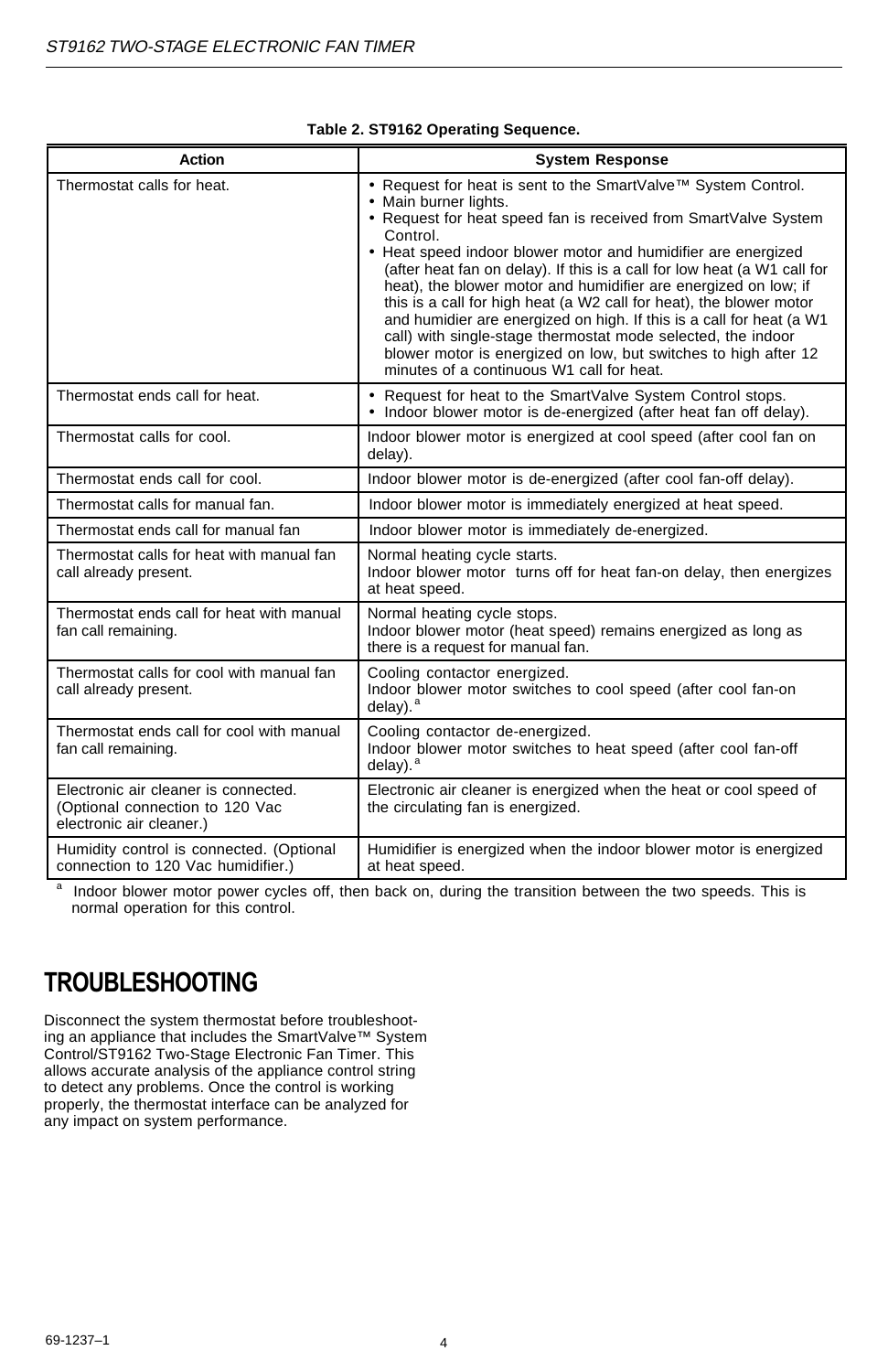

**Fig. 5. S9162 Family Troubleshooting..**